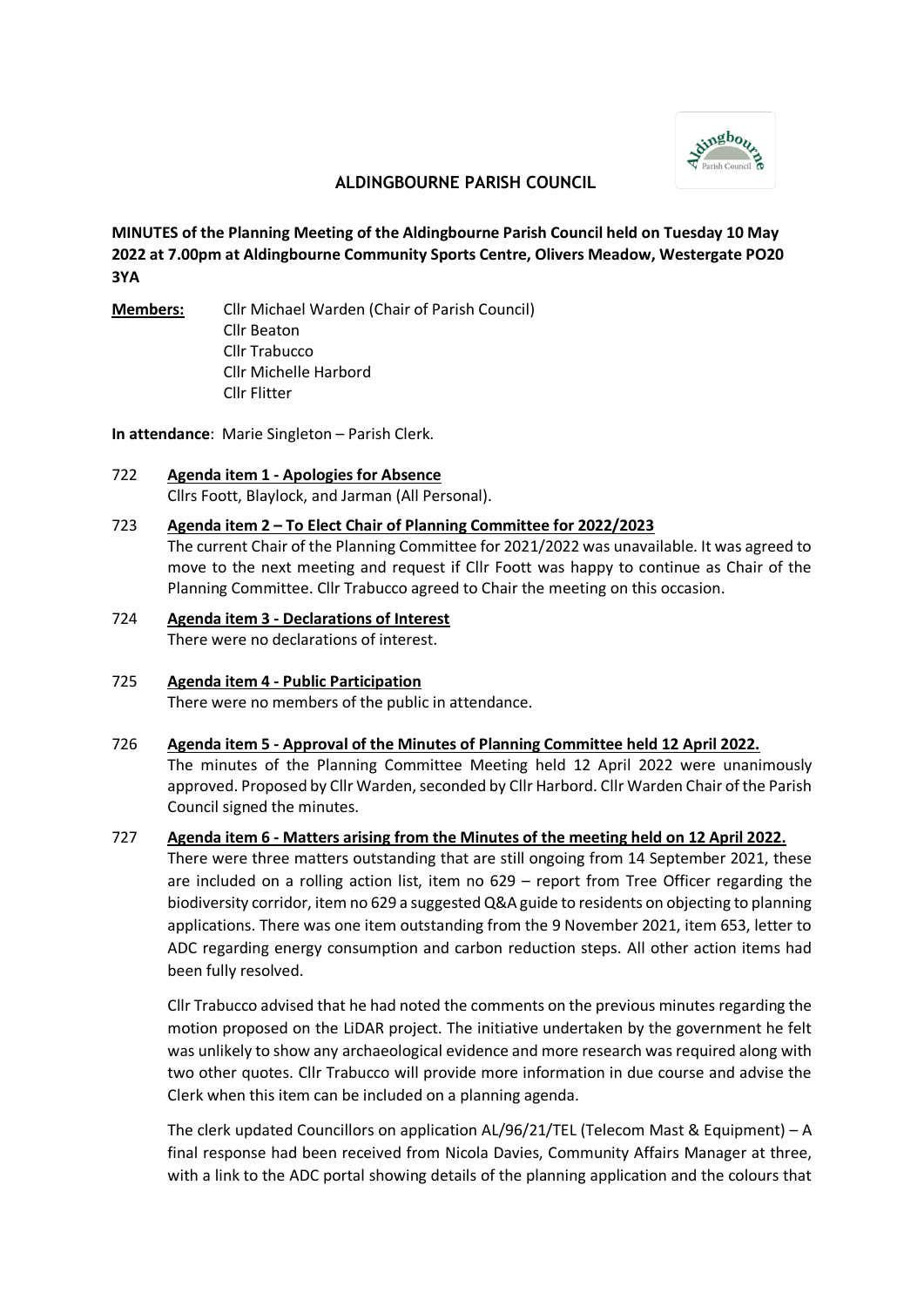were included. After a discussion it was agreed that a response would be collated based on the following:-

The colour was in a pre-application and not in the full application.

The information was not in the technical specification which would have highlighted the colour proposed.

To encourage the company to consider once again changing the colour, as they need to be aware and take into account the opinions of the residents who were seriously unhappy on the impact of the installation on the area.

## **ACTION – Clerk to write to Nicola Davies outlining the above concerns.**

S106 Funding for the Aldingbourne Community Sports Centre – we have been informed that Claire Potts has also now left ADC and that David Easton had now taken over this role. The email received from Claire Potts was circulated to Councillors 04.05.22 outlining the position of ADC. The Parish Council disagree with their assessment of the funding as this has already been discussed and agreed with Karl Roberts (ADC) and Chris Allington (Chair of BEPC) dated 5 December 2019. The Clerk has a copy of the letter sent to Karl Roberts from both BEPC and APC and this along with a detailed breakdown of community facility costings will be sent to ADC to remind them of this agreement. The Clerk will also acknowledge the funding agreed for the MUGA as a result of application AL/61/13/PL, the Hedgerows development.

Item 676 - The Clerk had written to the Enforcement Officer regarding the possible breaches of planning permissions as per the minutes 08.02.22. No further response received. A letter has been received from Karl Roberts outlining the recruitment issues they have in the planning department.

Item 698 – Tree felling Wings Nursery – the e-mail received from Mark Warwick Tree Officer at ADC was noted. The e-mail confirmed it was not ADC that had requested the removal of the trees but the contractors despite their assurance it was in fact at a request from ADC. Cllr Warden has spoken to the contactor, and they have confirmed that they are dealing with the issues and the hedges will be replaced.

## 728 **Agenda item 7 – Chairman's Actions.**

Cllr Warden advised he had spoken to a resident in Nyton Road who was complaining about 38 tonne lorries using the road from Rolls Royce. Cllr Warden suggested he contact WSCC to let them know, but also advised that he had spoken to the Logistics Transport Manager at Rolls Royce who was not aware they were using this route. He will speak to the drivers and advise them they must use the main roads.

## 729 **Agenda item 8 – Planning Correspondence**

To note any Planning related correspondence and agree responses as appropriate.

- Noted that the Clerk had responded to ADC on planning decisions as per the previous minutes.
- E-mail received from Walberton Parish Council Development contrary to local planning policies – copy of letter sent to Michael Gove – circulated 28.04.22 – noted.
- SDNP Planning Newsletter Spring 2022 circulated 28.04.22 noted.
- To note notification of a Planning Committee Meeting:- All undecided as of 03.05.22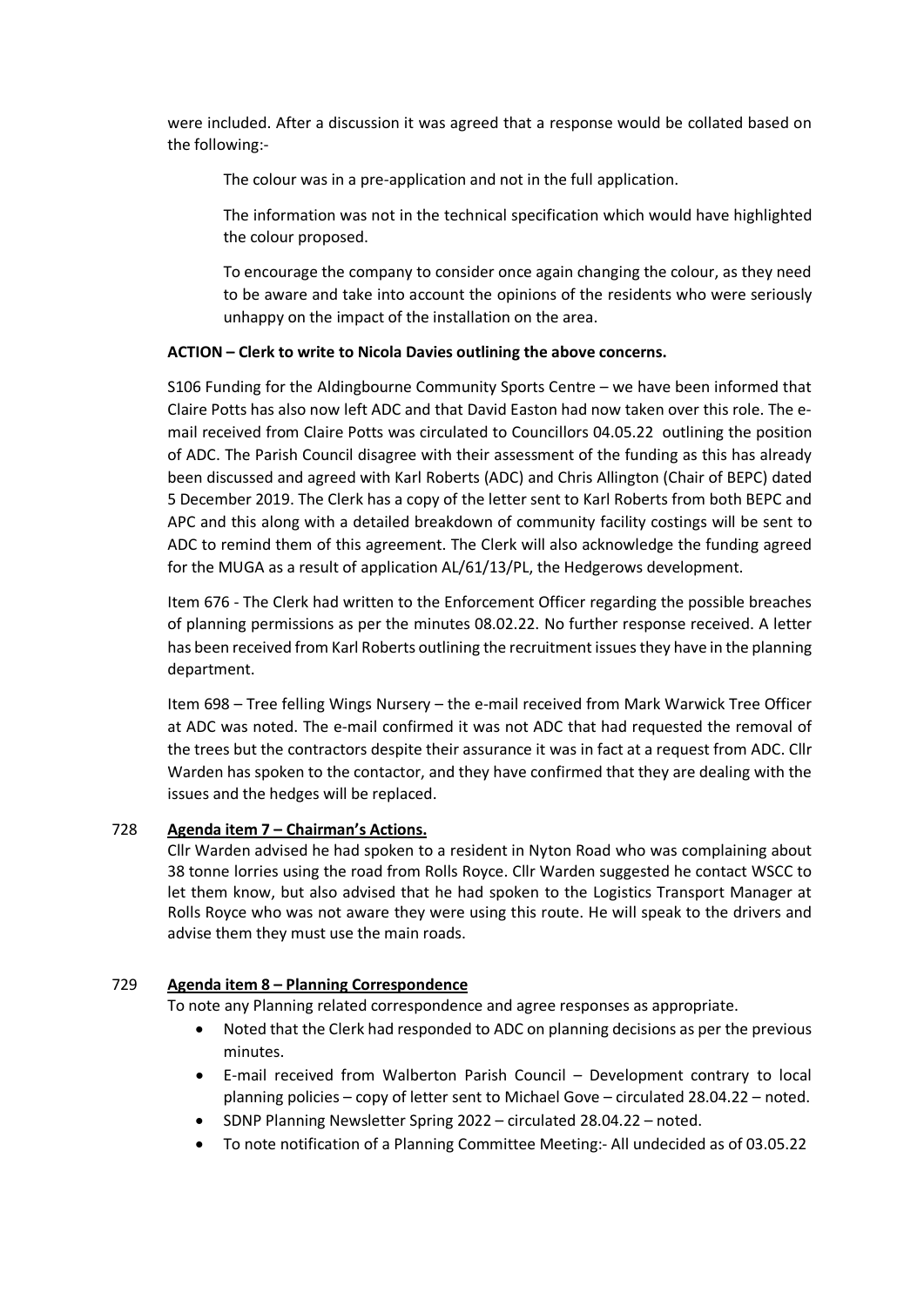AL/107/21/PL – Woodgate Centre, Oak Tree Lane – Meeting 27.04.22 – circulated 14.04.22 AL/87/21/PL – Oldlands Farm, Newlands Road – Meeting 27.04.22 – circulated 14.04.22 BE/176/21/PL – The Cottage, Shripney Road – Meeting 28.04.22 – circulated 19.04.22 AL/129/21/OUT – Land adjacent to Woodgate Nurseries – Meeting 28.04.22 – circulated 19.04.22

It was agreed that at future planning meetings when discussing a major application, that a decision would be made on which Councillor would possibly attend the Planning Committee Meeting. We would also be specifying in our comments on the applications details of what we would like S106 funding to be considered for.

## 730 **Agenda item 9 – To receive an update regarding Aldingbourne Neighbourhood Plan** Nothing new to report.

## 731 **Agenda item 10 – To note any matters relating to the current BEW Master plan Consultation**

Nothing new to report as the meeting has been moved to June 2022. Cllr Trabucco will attend and report back on matters arising. If Councillors would like any points to be raised at the meeting, please let Cllr Trabucco know as soon as possible. Items discussed at this meeting to be raised, the new Amazon distribution centre planned for near the Rolls Royce plant and the impact of the additional hundreds of vans that will be using the roads that have not been accounted for. Reference is AL/87/21/PL – Oldlands Farm Application.

## 732 **Agenda item 11 – To discuss any recent Planning Applications as noted below**

**Application Number:** AL/46/22/HH – Deadline 13.05.22

**Address:** 45 Ivy Lane, Westergate, Aldingbourne

**Application Details:** Erection of single storey rear extension and conversion of loft to habitable use including the installation of 1 no rear dormer with juliette balcony and 2 no front rooflights.

**NO OBJECTION – The Parish Council has no objection to this application.** 

**Application Number:** AL/39/22/OUT – Deadline 20.05.22

**Address:** Land to South of Dukes Road, Fontwell, Arundel

**Application Details:** Outline application with some matters reserved (appearance, landscape, and scale) for the erection 9 no residential dwellings. This application is a departure from the Development Plan.

**OBJECTION –** The Parish Council objects to this application as follows:-

- There is overdevelopment on this site.
- **There is an impact on the Dark Skies character of the area (EH10).**
- Due to the single track this is still an unsustainable location.
- Further advise is required on the ecological surveys in relation to bats and the proximity to the Copping Tunnel (EH12).
- It is outside the BUAB (EH1) and is not supported.
- There is insufficient information on the application on traffic access and it is noted that ADC have requested further information.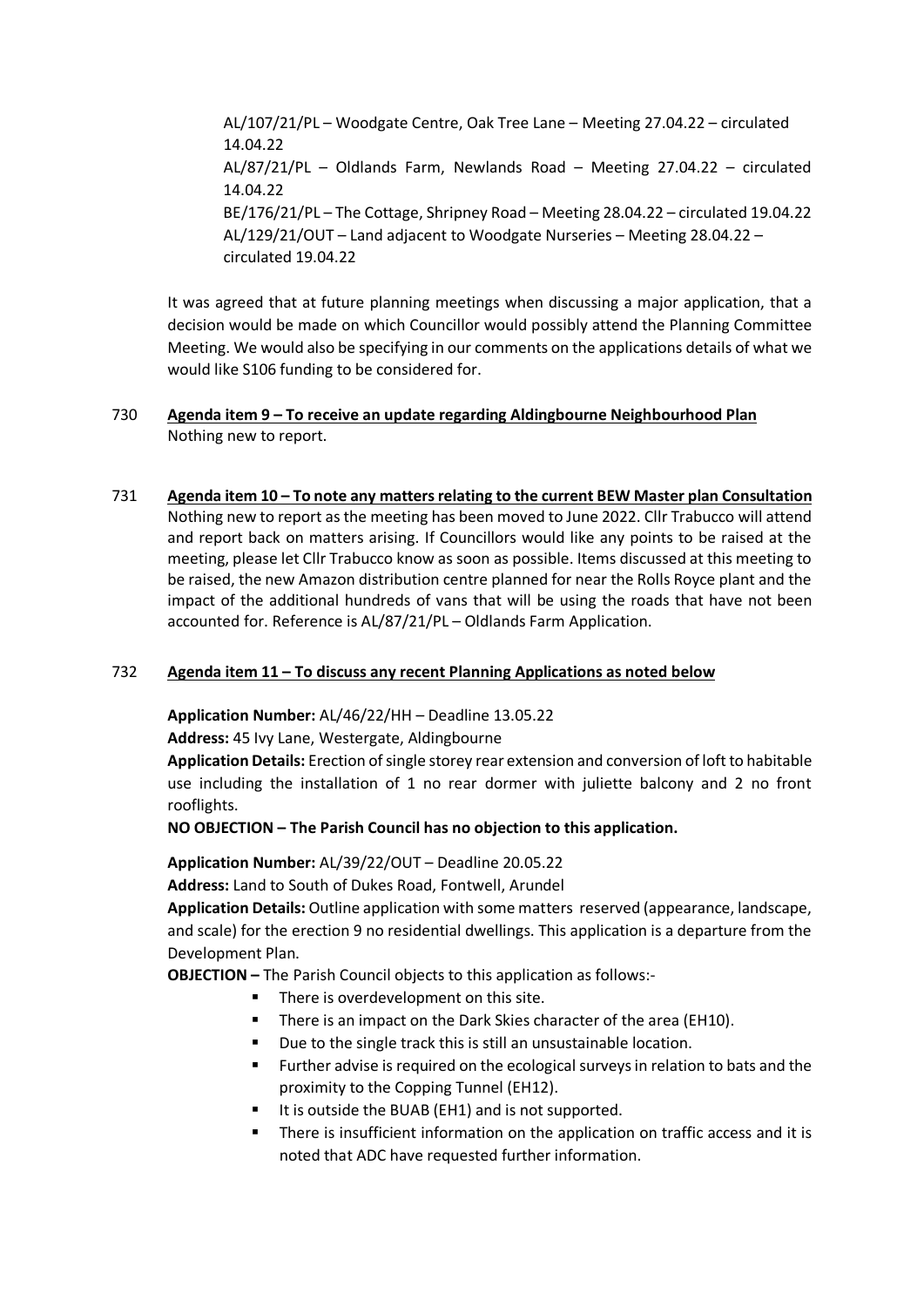#### **Application Number:** AL/44/22/HH – Deadline 20.05.22

**Address**: Norton Farm House, Norton Lane, Norton

**Application Details**: Erection of single storey north extension, installation of glazed link to garage and alterations to existing fenestration/openings. (This application may affect the character and appearance of the Norton Lane, Norton Conservation Area, and a Listed Building)

**OBJECTION** - The Parish Council has objected to this on several occasions under previous applications. This development is out of character within the setting of a listed building, and is overdevelopment of the site (ANDP H3, EH8, & EE7). The roof light design also impacts on dark skies area (EH10). This is not an extension of the building but a new development in its own right and is linked to a building that is subject to enforcement by ADC. The alterations to existing fenestrations/openings are not in keeping with the character of the building.

### **Application Number:** AL/50/22/PL – Deadline 20.05.22

**Address**: Paddocks Days Lane, Aldingbourne BN18 0TA

**Application Details**: Change of use from C3 residential dwelling house to Class E ancillary office space change of use of former garage building to Use Class F1, and the alterations to the buildings including roof extension of the main building to allow increase in capacity for children of up to ten and staff up to six of the specialist children's school at the Coach House. **NO OBJECTION** - To note that the original application of AL/62/21/PL was considered by APC in June 2021, and the Parish Council had no objections other than siting the Dark Skies policy. There was an amendment made in December 2021 and the Parish Council responded as follows. COMMENTS sent in June 2021 - No objection – the Parish Council supports this application, however, would like to note the ANDP Policy EH10 (Dark skies) as this application includes the addition of new windows/doors, and mitigation may be required. The Parish Council confirmed that it has no further comments to add and still supports this application. It was originally approved by ADC on the 7 February 2022. This application AL/50/22/PL is a resubmission/amendment of that application.

**NO OBJECTION –** MAY 2022 the following comments have been made. The Parish Council still has no objection to this application but suggest that with the changes requested that consideration should be given to an ecological assessment to see what implications it has on the bat habitats/population due to the proximity to Slindon Woods, and to encourage and enhance the biodiversity of the area.

#### **Application Number:** AL/31/22/PL – Deadline 26.05.22

**Address**: Ryefields Farmhouse, Oak Tree Lane, Woodgate PO20 3GU

**Application Details**: Demolition of existing building and erection of 4 no houses with associated access, landscaping, parking, and associated works. This site falls within Strategic Site SD5, CIL Zone 1 (zero rated).

**OBJECTION by 4 Cllrs and no objection from Cllr Trabucco -** The Parish Council still objects to the development for the following reasons. The development is outside of the BUAB and is part of the strategic allocation but does not contribute to the infrastructure requirements and is not cohesive with the Masterplan (EH1). Contravenes dark skies policy (EH10). No biodiversity net gain (EH2) and impact on protected bat species. Access is insufficient for construction and will adversely impact neighbouring residents in Oak Tree Lane. The implications again of additional traffic onto the A29 should be resolved first.